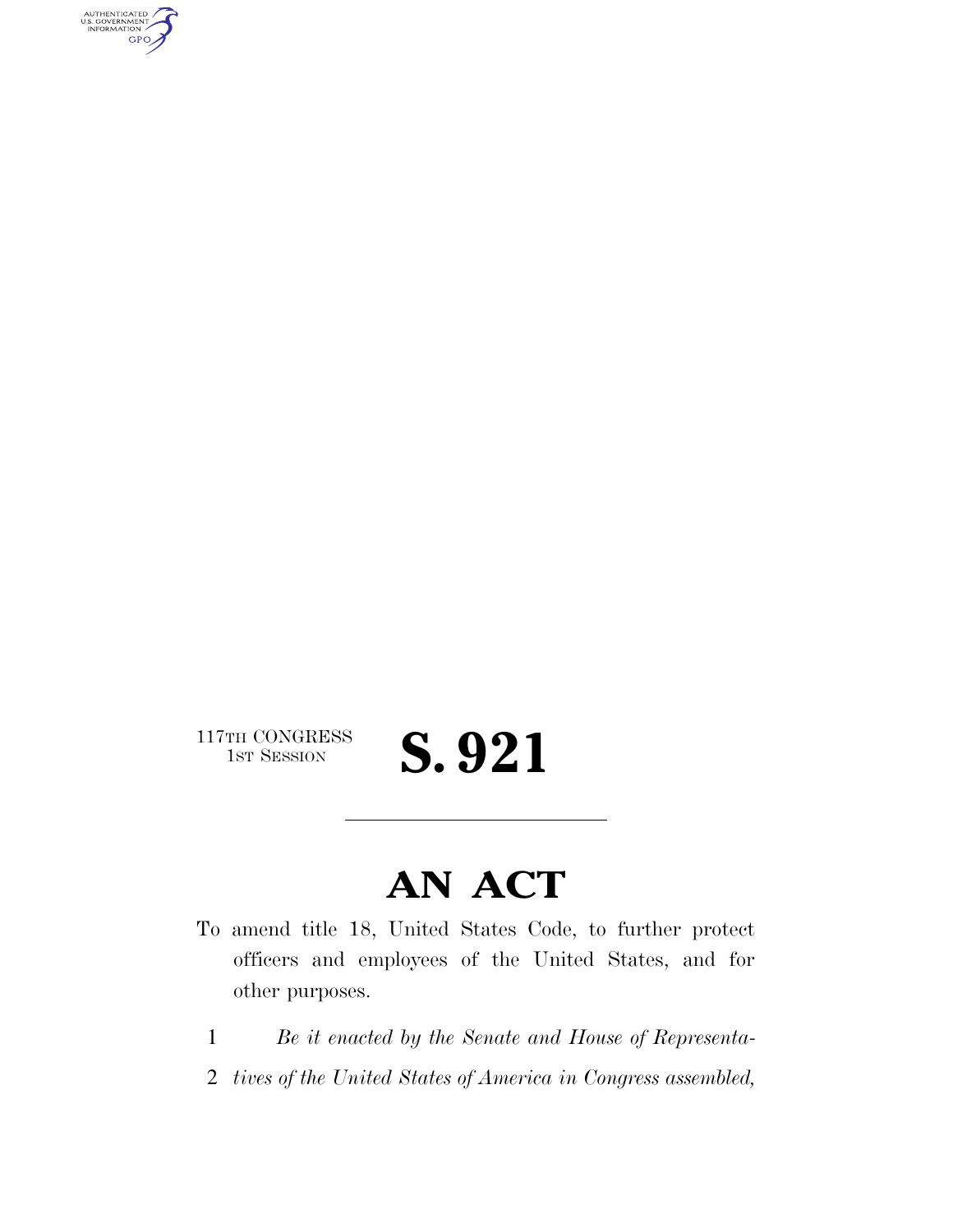## **SECTION 1. SHORT TITLE.**

 This Act may be cited as the ''Jaime Zapata and Vic- tor Avila Federal Officers and Employees Protection Act''. **SEC. 2. SENSE OF CONGRESS.** 

It is the sense of Congress that—

 (1) since the founding of the Nation, officers and employees of the United States Government have dutifully and faithfully served the United States overseas, including in situations that place them at serious risk of death or bodily harm, in order to preserve, protect, and defend the interests of the United States;

 (2) securing the safety of such officers and em- ployees while serving overseas is of paramount im- portance and is also in furtherance of preserving, protecting, and defending the interests of the United States;

 (3) Federal courts, including the United States Court of Appeals for the Second Circuit, the United States Court of Appeals for the Ninth Circuit, and 21 the United States Court of Appeals for the Eleventh Circuit, have correctly interpreted section 1114 of title 18, United States Code, to apply extraterritorially to protect officers and employees of the United States while the officers and employees are serving abroad;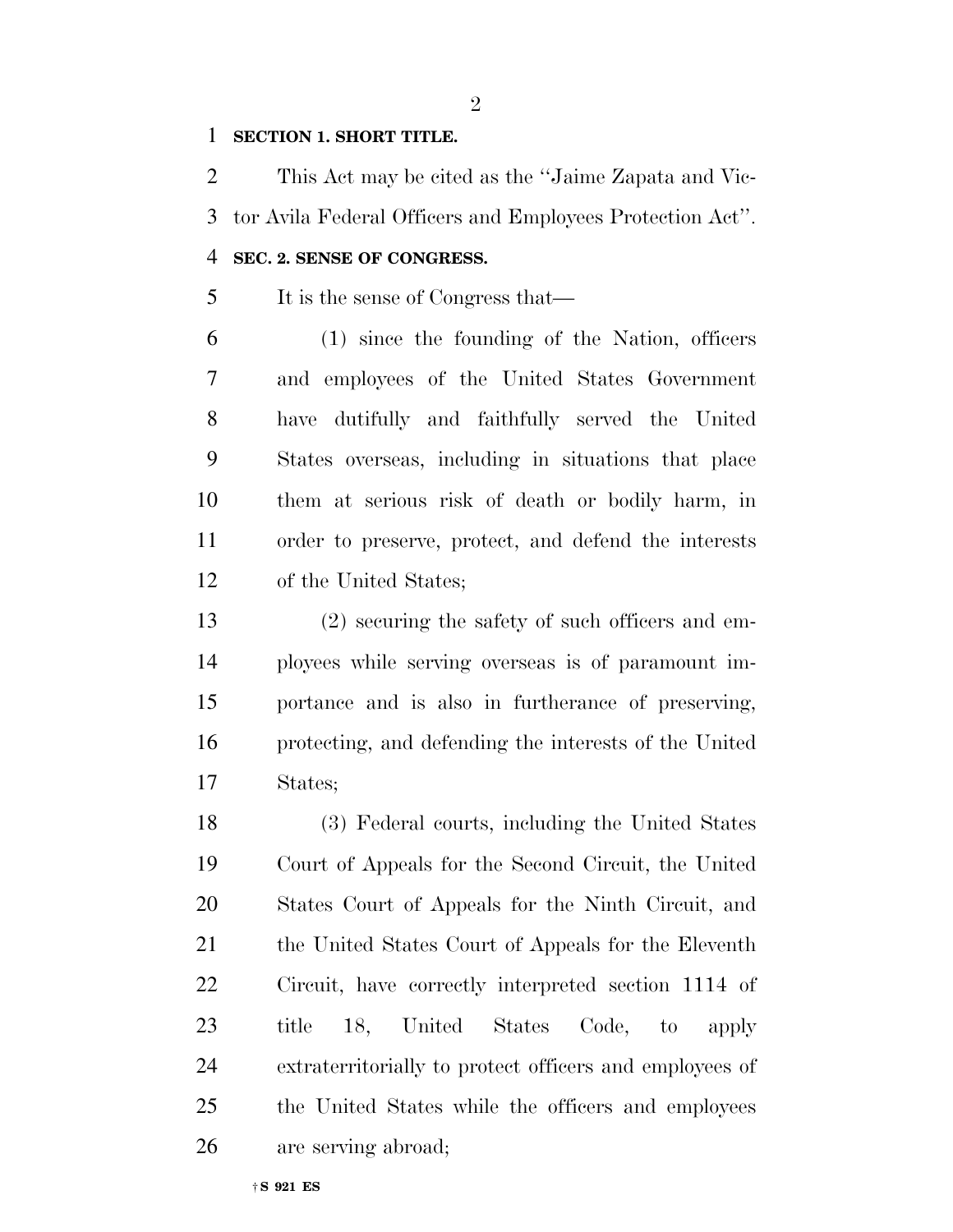| $\mathbf{1}$   | (4) in a case involving a violent attack against             |
|----------------|--------------------------------------------------------------|
| $\overline{2}$ | Federal law enforcement officers Jaime Zapata and            |
| 3              | Victor Avila, a panel of a Federal court of appeals          |
| $\overline{4}$ | held that section 1114 of title 18, United States            |
| 5              | Code, does not apply extraterritorially, creating a          |
| 6              | split among the United States circuit courts of ap-          |
| 7              | peals;                                                       |
| 8              | $(5)$ in light of the opinion described in para-             |
| 9              | $graph(4)$ , it has become necessary for Congress to         |
| 10             | clarify the original intent that section 1114 of title       |
| 11             | 18, United States Code, applies extraterritorially;          |
| 12             | and                                                          |
| 13             | $(6)$ it is further appropriate to clarify the origi-        |
| 14             | nal intent that sections 111 and 115 of title 18,            |
| 15             | United States Code, apply extraterritorially as well.        |
| 16             | SEC. 3. PROTECTION OF OFFICERS AND EMPLOYEES OF              |
| 17             | THE UNITED STATES.                                           |
| 18             | Part I of title 18, United States Code, is amended           |
| 19             | $(1)$ in section 111, by adding at the end the fol-          |
| <b>20</b>      | lowing:                                                      |
| 21             | "(c) EXTRATERRITORIAL JURISDICTION.—There is                 |
| <u>22</u>      | extraterritorial jurisdiction over the conduct prohibited by |
| 23             | this section.";                                              |
| 24             | $(2)$ in section 115, by adding at the end the fol-          |
| 25             | lowing:                                                      |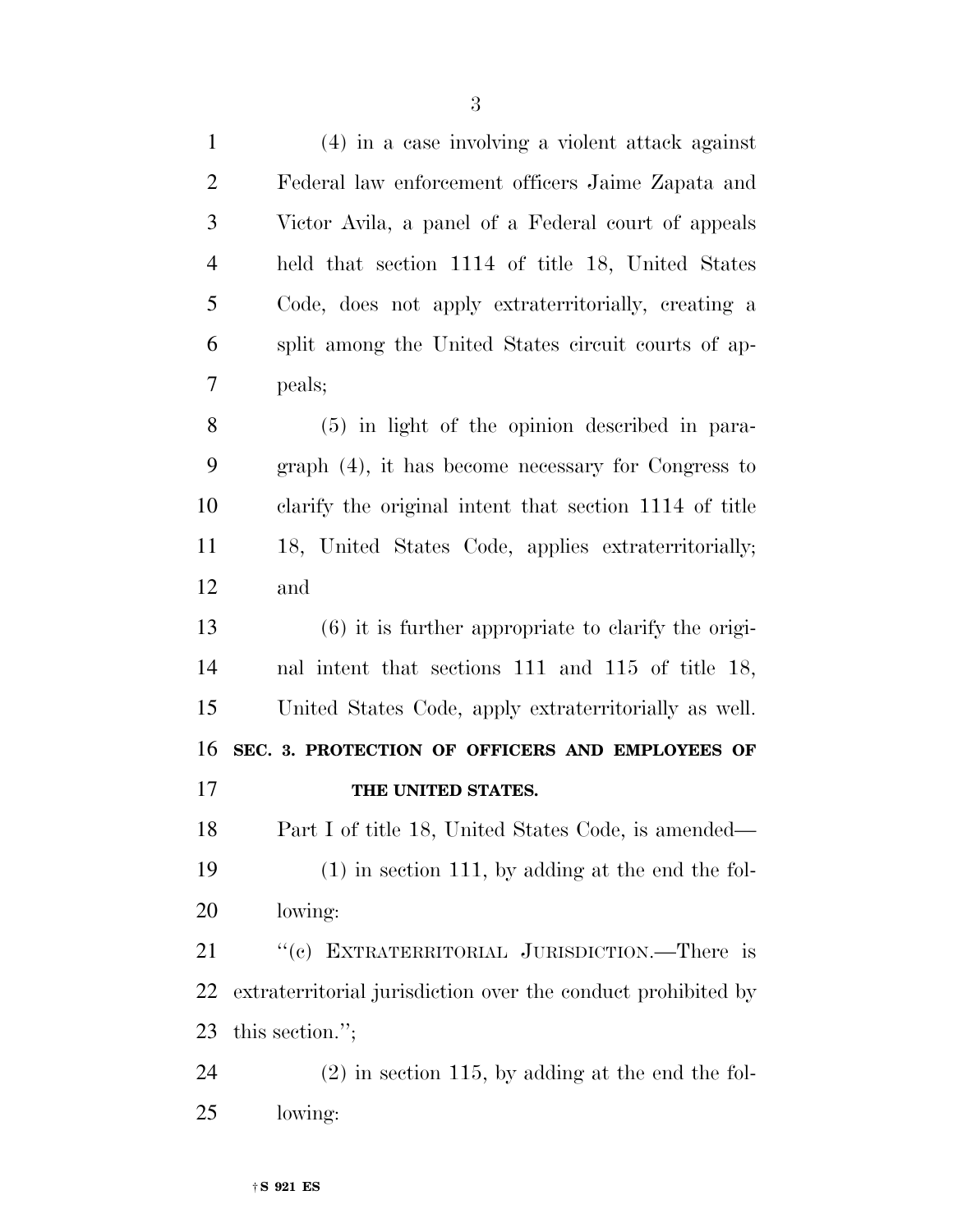''(e) There is extraterritorial jurisdiction over the conduct prohibited by this section.''; and (3) in section 1114— 4 (A) by inserting "(a) IN GENERAL.—" be-5 fore "Whoever"; and (B) by adding at the end the following: ''(b) EXTRATERRITORIAL JURISDICTION.—There is extraterritorial jurisdiction over the conduct prohibited by this section.''. Passed the Senate May 28 (legislative day, May 27), 2021.

Attest:

*Secretary.*